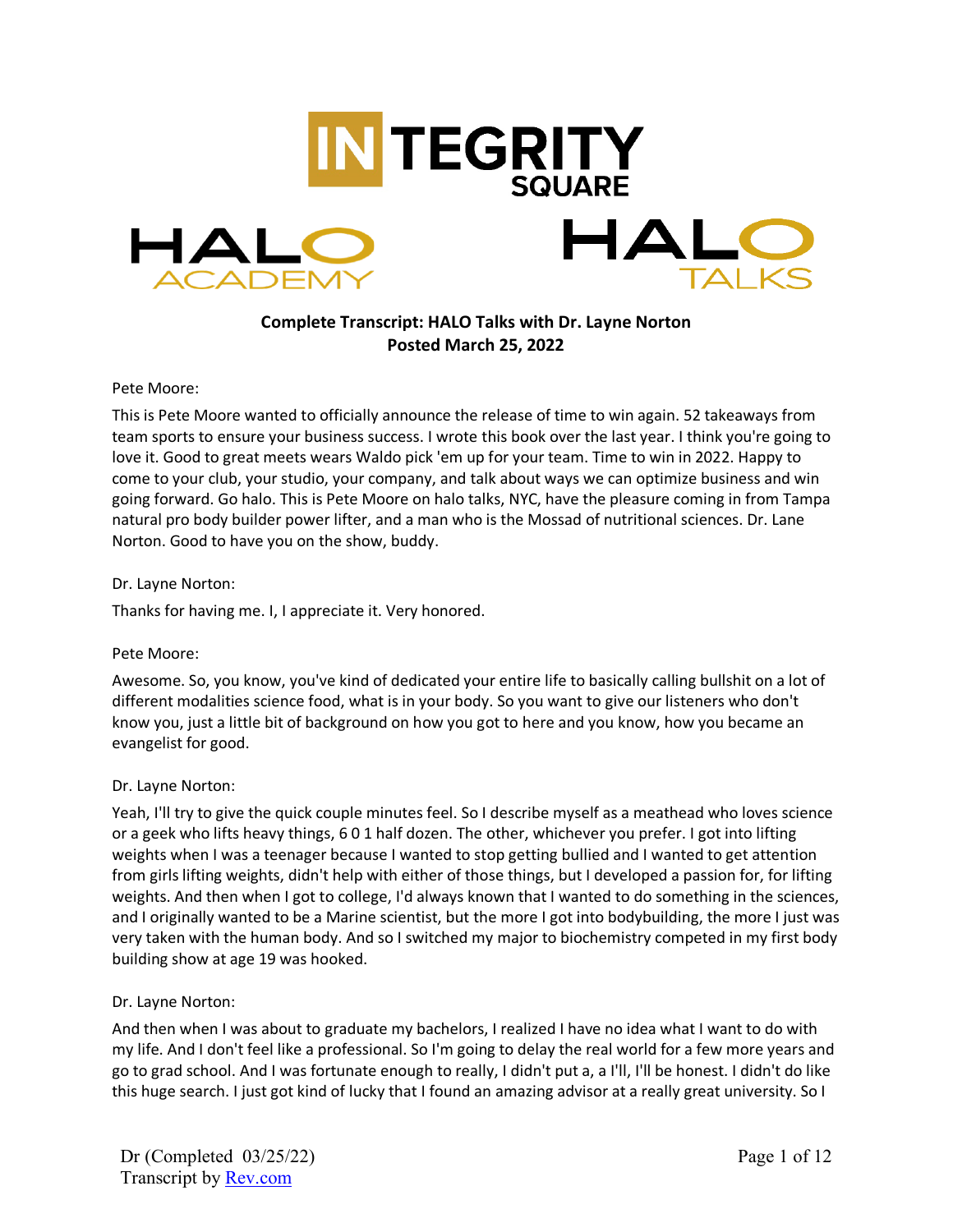went to university of Illinois for my PhD permanently in the top five for nutritional sciences and grad school. And then the guy I was with Dr. Don layman his specialty as protein metabolism. So I learned a ton about protein. Did several research studies published those studies. And then during that time earned into ProCard natural body building got the powerlifting turned out.

# Dr. Layne Norton:

I was actually better at powerlifting than I probably was at bodybuilding. In 2014 and 15, I was the USA national champion in the 93 kilogram class. And then I actually set a world squat record 2015 IPF worlds. And that was all drug tested. And during that time as I was in grad school I was writing con before people knew what, before content had a word. So I started writing for bodybuilding.com back in 2002. Did that for well over a decade, had a video series with them, just was doing stuff cause I loved doing it, but was building a following and didn't even really know what I was going to do with it. That was

## Pete Moore:

Before there was an influencer tag, right? Or,

## Dr. Layne Norton:

Yeah. Yeah. I mean, I just, I was posting, I made I, I want to say conservatively a hundred thousand posts on various bodybuilding message boards over 10 year period. So I always say now is like, if you're, when you're, when you're paying, you know, when you pay somebody something they can do in 30 minutes, you're not paying 'em for the 30 minutes. You're paying 'em for the 10 years. It took 'em to get there. Yes. So I started a coaching company in 2005. Well, I started coaching in 2005. I didn't start a company until 2007 where I was just doing, you know, one-on-one online nutrition coaching because I was getting so many inquiries from people who read my articles. And I just kind of started that to get some extra pocket change during grad. And by the time I left grad school, that was a, a six figure business and was really in demand.

## Dr. Layne Norton:

And then, you know, once you get to a certain point where you're so in demand you start thinking about scaling. And fortunately I met my wife, who's right behind me. You can't see her, but Holly and she's like, you know, you really are out train a, a team of people to like do some of this stuff. So we trained a, we trained a team of coaches. We have our app as David alluded to before we started that's our automated version of things. We have a subscription website and I'm also working. We're also working on a few other projects as well, so awesome. We have, we have books, we, we do everything in the fitness.

## Pete Moore:

That's great. So, you know, go, going back to your, you know, when you're getting your, your PhD, how did nutrition get so complicated?

## Dr. Layne Norton:

You know, I don't really think that the, the big messaging doesn't need to be complicated. The, the problem is you're in an industry now where there's hundreds of thousands, if that millions of voices that are not just vying for your attention, but for your dollars. Right. And how can somebody stand out in that? Well, if you're, you know, somebody who's evidence based and you're an actual expert, who's been through the ringer of grad school, you use words like likely, maybe possibly, you know and, and you sound very unsure and typically people who also go through that, don't always have the, the,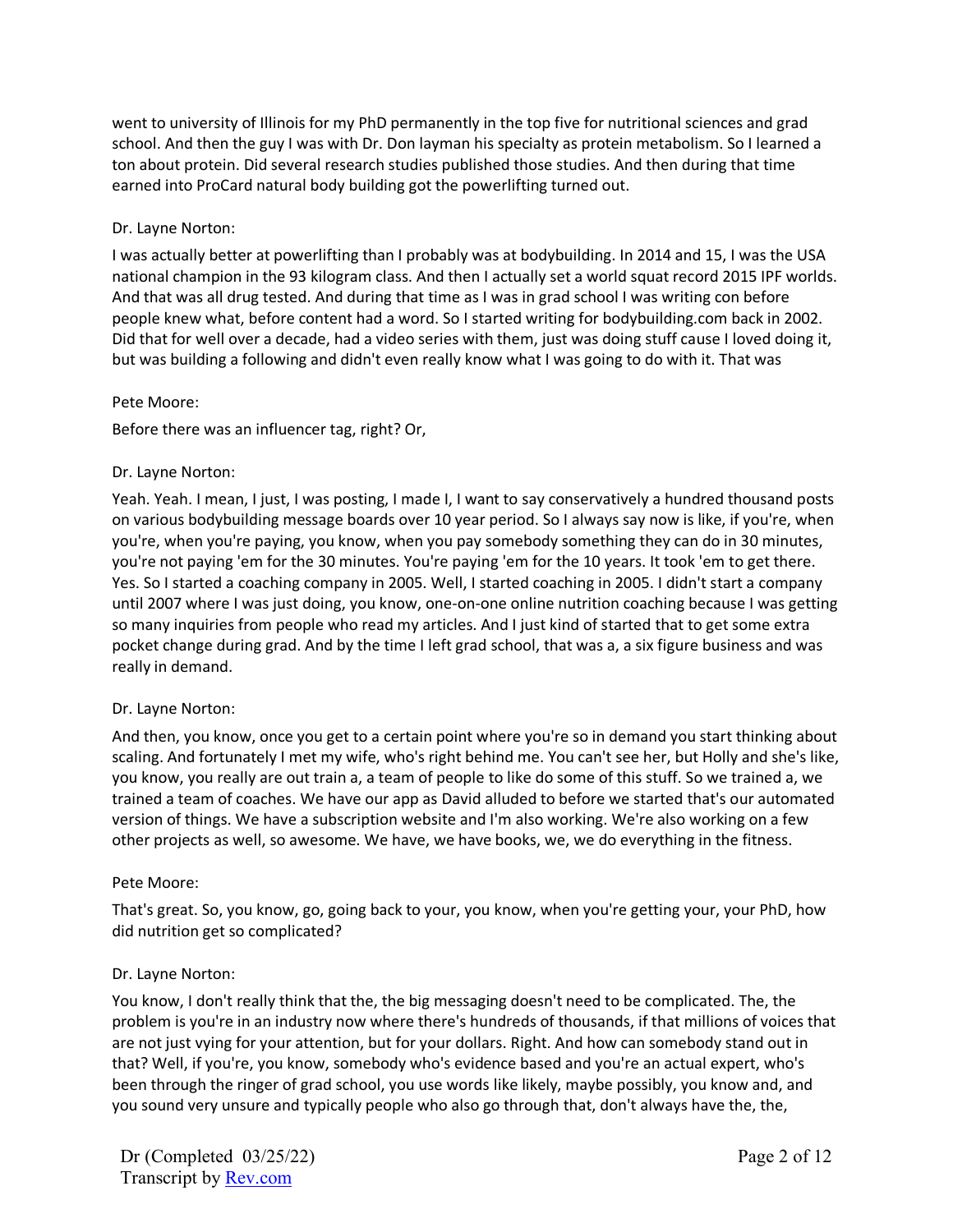they're not usually good on camera, right? They're not, they're not they're not charismatic that that's usually a kind of competing skill sets. So I think one benefit I had was from writing content early and being on camera early, I got good at that, or as good as I can be.

# Dr. Layne Norton:

And I was able to kind of, I, I consider myself a science communicator. So I'm able to take complex topics and relate them to somebody's they feel, so it feels a little bit easier to understand, but I think what happens is when people Wade out into this pool of, you know, huge amounts of influencers, they kind of go, well, how can I get heard? Well, if you're doing it the right way, you know, it's going to take time. And people don't, people are very impatient. And so they start just making, you know, very bold claims because they see that that's what gets attention. And I think that this is a big reason why there's a lot of confusion because you have, you know, extreme claims on all different spectrums, whether it's Cheeto, carnivore, plant based, you know, you intermittent fasting, you name it where somebody sitting out here saying, Hey, you know, there's actually validity to a lot of these approaches, but they probably work because they restrict energy intake and whatnot.

# Dr. Layne Norton:

I mean, that's not sexy enough. We, we can't have that, you know, so, right, right, right. I think that's a big portion of it. And I think the other big portion is people don't understand that there's a hierarchy to of data, right? So people, if they hear a study gets, they, they give it the same weight as any other study they hear, which is why people are so confused. And what I have to tell people is no, there, there is weight to studies, right? So a, a, a great example. I just did a post about artificial sweeteners. A lot of people are very, I saw that. Yeah. A very anti artificial sweetener. And you know, they they'll say, well, did you see this study? And of course it's in, you know, mice or it's in a Petri dish or whatnot. And Hey, like my full disclosure, my PhD research was in ROEs.

## Dr. Layne Norton:

And like, there's a lot of great things that you can do with the RO model. But if it doesn't get validated in humans, it doesn't really matter. It's a great as a proof of concept. But what I'll always say to people is like, what do you, what do you care about? Do you care about a mechanism? Or do you care about the actual outcoming humans? Right. So for example people say, well, look, if you put it in a Petri dish and a high dose, it does this to this specific gut bacteria. Okay, great. Well, what happens when we feed it to humans? Do we see their gut micro Flo change? And the answer so far really is no, we don't really see that. Another great example is people say, well, on a ketogenic diet, look, it increases your fat oxidation, which means you're going to lose more body fat.

## Dr. Layne Norton:

Okay. Well, do you care about burning more fat or do you care about the loss of body fat, which are two different things? Okay. That's fat oxidation, a mechanism of body fat is a phenotype outcome. So when we, when we actually look at the human data, what it says is that when you equate calories and protein, you don't see differences in losses of body fat, despite differences in fat oxidation. And I, I could explain mechanistically why that is, but it's probably beyond the scope, but the point is, do you care about the actual thing that you should care about or do you care about all this other little nuanced stuff, right. Yeah. And I think people get confused with the details and they major in the minors rather than, you know, the big buckets. I mean, I always like to relate it to finances, right. What do you need to do to save money? You need to earn more than you spend. I mean, you can break it down however way you want.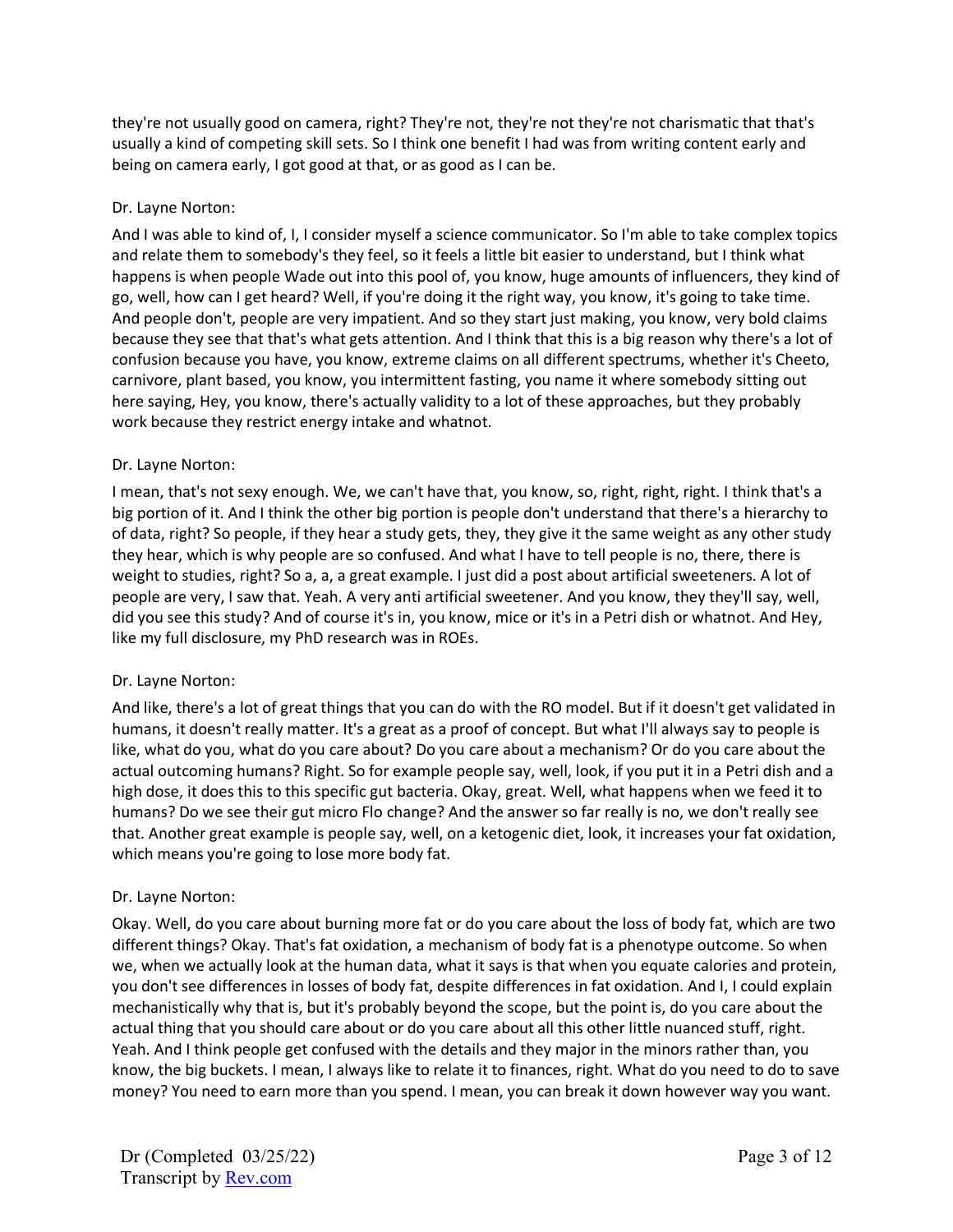You can talk about crypto and FTS and, and interest rates and like all this kind stuff. But at the end of the day, really, that is the, that's the big buckets right now. There's a, a lot of different ways to get there, but that is the rule. And so I think, you know, people get confused with the nuances of things.

## Pete Moore:

Yeah. If you take a look at the role of the, the FDA or, or the lack thereof have you seen a model where you know, there's a regulatory body or is it really just going to be voices like you to say, Hey, look, once you cut through this, even though there's a lot of noise, like let's get back to the basics. You're basically putting fuel in your body. Here's what the fuel is. You don't put leaded gas into your fucking car, right? So like, you know, there are reasons why you should, you should think more fundamentally about what you're doing. And, and at some point you can understand that this is a very simple equation.

# Dr. Layne Norton:

I, I think, you know, the inclination is always to, when, when we see these sorts of things to say, well, the government needs to step in and do X, Y, Z. And I, I'm probably going to surprise a lot of people with my answer, which is, I don't necessarily think that's the best move. And it's because if the, what is the government made up of the government's made up of people, flaw people just like everyone is every single one of us. So what you are saying, if you're going to have the government step in and, and decide who's giving out good information, bad information that you actually trust them to be able to determine that more than you trust the average person. I, I don't necessarily trust that. Right. Like I, I'm not sure that that is actually going to be a good thing. And there's, there can be unintended outcomes to that, for example, what if, so I'm a PhD nutrition, but I'm not a registered dietician.

# Dr. Layne Norton:

What if the government just gets frustrated and says, well, you know, what, if you're not a registered dietician, you just can't give nutrition advice. Well, what am I supposed to go back and get my RD and do, you know, six months of 40 hours a week of an internship, because that would really suck for me. You know? So I, I think that maybe there's a middle ground there somewhere, but I, I really do think that, like, I look at what I do in terms of calling out, you know, misinformation almost like a public service. I, I, you know, yes, it helps get me a following, which I can monetize, but I'm not making money off, you know, calling nonsense out directly. I do that because I understand what it's like when I was 18 years old reading the muscle magazines, and one article said this thing, and then the next magazine said that thing. And sometimes in the same magazine, it contradicted itself. So I know what it was like to be frustrated by that, that amount of diversity of information. And so, like I said, I kind of look at that, like a public service.

## Pete Moore:

Yeah. So talk a little bit about, a lot of our audience are, are bricks and mortar health club operators that run group exercise studios might be personal training. You know, when you take a look at the impact that fitness exercise translates into more confidence, people become role models. How do you kind of look at that and say, wow, you guys are charging 19 bucks a month or 29 bucks a month. Like, why are you giving this away when it's probably one of the three most important things in somebody's life?

## Dr. Layne Norton:

Well, you know, I think that there's a, there's probably a lot to unpack there, but I think one as sad as it sounds, if every single person who signed up for the gym used the gym, they wouldn't be able to charge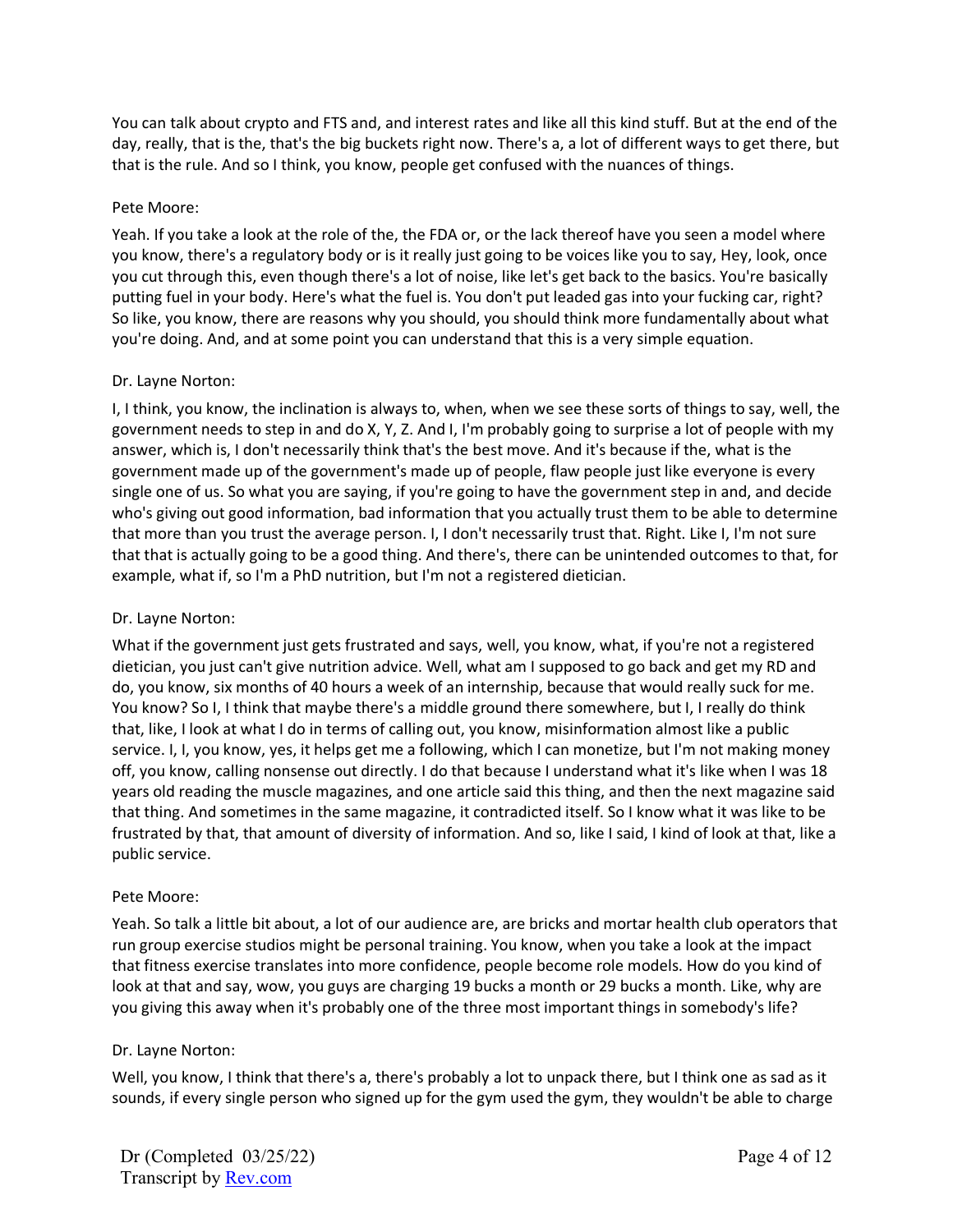1999 a month because good point they would, they would have to charge more because their gyms would be completely flooded and they would be no, the

### Pete Moore:

Fire, the fire guys would be there. Like everyone comes in line or the Vel.

## Dr. Layne Norton:

Exactly. So, you know, you can look at that as a bad thing of, oh, you know, these gyms charge 10 bucks or 20 bucks and people come in, they don't use their membership maybe, but that per person probably wouldn't have signed up at all. If it was, you know, 80 bucks a month or 90 bucks a month or whatever it is. So at least, at least we're getting, 'em interested. At least we're getting 'em in the door. Right. And as far as like the impact it has, I mean, really you know, I'm a nutritional sciences guy. So my, my first love was nutrition, but I will tell everybody, you know, people get so hung up on the nuance of nutrition, but man, you can, you can offset a lot of, a lot of junk if you just train, like honestly the effect that resistance training has, you know, the effect that aerobic exercise has just moving is really incredible.

## Dr. Layne Norton:

I mean, it's one of the only things we like most even Mo a lot of medications that improve metabolic health do so through weight loss, like they actually like, for example semiglutide, which is probably the most effective weight loss drug, we have, you know, people lose weight and they, they get healthier, they get metabolically healthier, but it's, it's mostly because they lose weight, whereas exercise, you don't even have to lose weight and you'll get more metabolically healthy, even without weight loss with doing exercise. So it really is an incredible tool, but again, I think our, our society is so programmed and I'm, I always tell, I always say that I, I, I'm very aware of the problems. I'm not really sure what the solutions are. Right, right. Because people, sometimes it's just a people problem. Yeah. So, you know, I can, within seconds I can access pretty much any information I want in the world on here, I can order dinner.

## Dr. Layne Norton:

I could have flowers delivered to my wife. I could, you know, I can, I can manage my whole day right here. But if I want to get healthy, if I want to change my, the way I look takes months and months, and years. And so, you know, most people go, well, what, what thing is there? What, what hack, what trick, what, you know, what, where's the, where's the catch, you know, where can I do this thing that, you know, you know, it can, it can make me and we, but we see that message, you know, consistently, you know, with, with other industries to, I mean, we absolutely see it in the financial industry, you know, that, that just was so much coming out now there's, you know, even currencies are changing so quickly now. And I, obviously, this is not my area of expertise, so I don't want to, you know, Wade into something, but there's nothing that's more appealing than the get rich, get rich, quick scheme. Sure. And people, people will want to believe that because if they could believe that, you know, Hey, I can work two hours a week, you know, on a laptop, on a beach and make, you know, six figures then, you know, people believe what they want to believe, but, you know, maybe you can, but I haven't met metric mini entrepreneurs that made, you know, a really good living, sitting on a beach, on a laptop.

#### Pete Moore:

Yeah. So when you take a look at, you know, there there's been talk for, I've been doing this 23 years now in the industry and a lot of bricks and mortar players have always said, yeah, adding a nutrition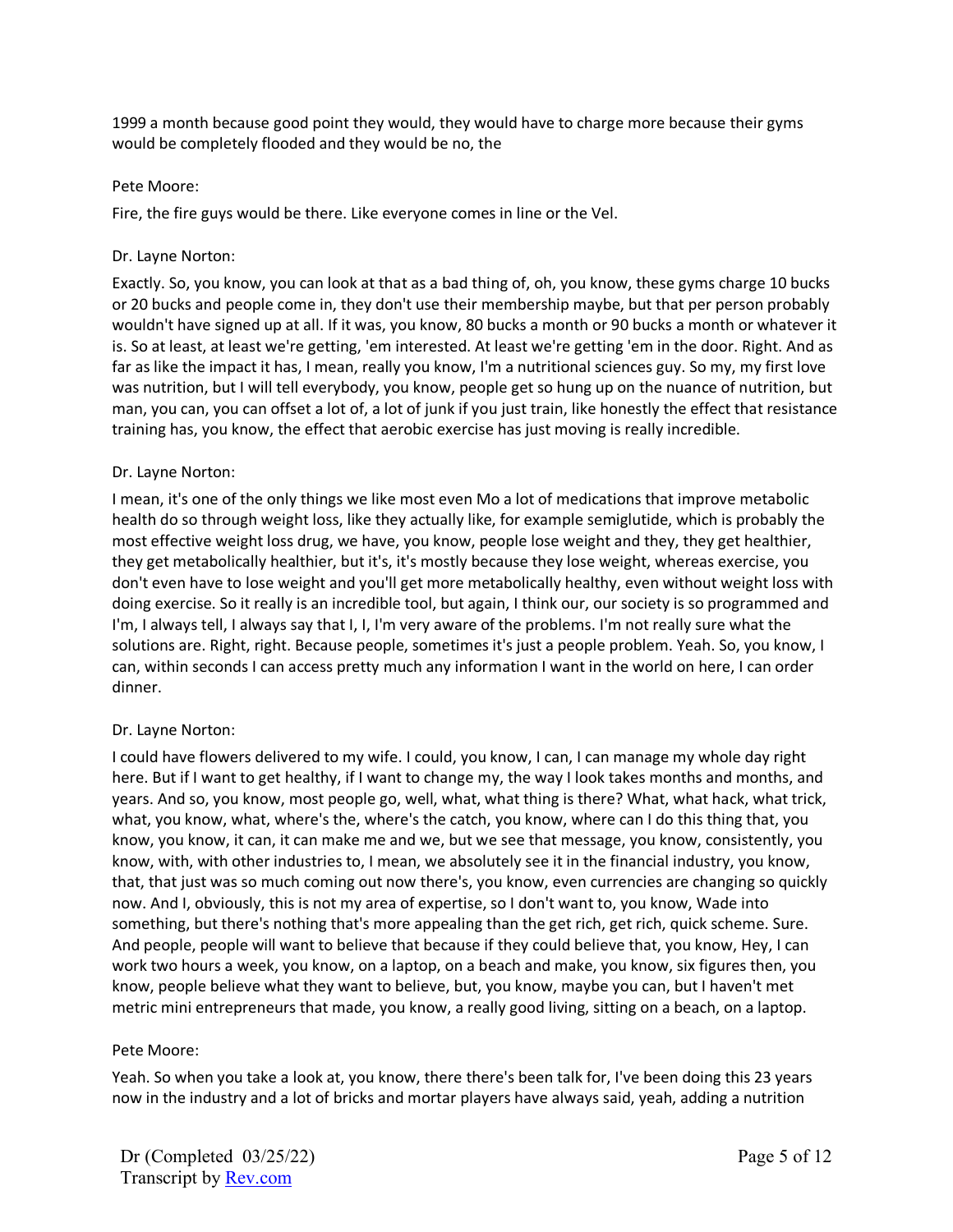component to what I'm doing. And some of 'em hired a certified nutritionist and, you know, they try and book appointments. Do you see, given what you've built on, on your end with the, with the carbon app and with, you know, outwork nutrition, as well as maybe some of the, to coaching that these clubs that I believe are the authority within their five mile radius that says, Hey, look, let's not try and build this ourselves. Let's go and find best in class partners. Telehealth is probably 10 years Excel from where it would, would've been pre COVID. Yeah. With adoption there. So do you see a, a, a positive convergence between, Hey, we're actually going to bring this nutrition in and it's going to be part of your membership or we're going to bring in experts and I, if you eat properly and you take better care yourself and you understand the science, you're going to make better decisions.

# Dr. Layne Norton:

Yeah. I, I'm a big fan of letting people specialize in what they're good at. Yeah. Right. Like, I, I, I know where my wheelhouse is. I, I read a book called good to great by Jim Collins and yep. One of the things that really stuck with me was the hedgehog, like knowing what you're good at, what you have a knack for what you can make money with and really honing on that and trying to minimize everything else, you know? And so for me, like, I I've, I've said to people in my company, what I really want to end up focusing on is, you know, my content science communication, because that's why I think I'm good at am I writing because I think I'm a good writer. Yes. And I really want to minimize a lot of the other stuff, you know, with regards to like managing the business or, you know, like, Hey, this package didn't get delivered to this place, like lane, what do we do?

# Dr. Layne Norton:

You know, like that kind of stuff. Gotcha. But I'll take it. I'll even take it one step further. I think not just nutrition, but I think your management or behavior modification truly is hand in hand. And whether it's, you know, having an in-house person who, you know, is kind of a behavior specialist or behavior model, cognitive behavioral therapy, whatever you want to call it. I think that that is also really needed and very devoid in the fitness industry. And I'll, I'll give you an example, you know, we really make people out to be X's and O's, and, and the fact is that people are messy. That's one of my friends was an entrepreneur, you know, he said what I wanted was employees and what I got were people. And I I've found that one out the hard way too. I like that.

# Dr. Layne Norton:

But think, you know, when you look at it, let's go back and take a financial example. So we, we know how to lose weight, like regardless of what people say online, if you eat less calories than you, than you expend, you will lose weight. So why guys there so many people that are obese cuz it's, it seems simple, right? Well, we, we know that if you earn more money than you spend, you will save money. And there's plenty of people who make enough money to not be broke. So why are people, why are a lot of people broke? Well, it's because it's not a, it's not a head knowledge issue. It's a behavior issue. It's trying to rewire those circuits in your brain to where, when you're out, you know, with friends at a bar, you don't all the need to, you know, not just grab a beer, but buy everybody around the shots or, or, you know, like D depending on what you're, or, or when you, you know, when you've paid off one car, you just go out and get a new loan on another car.

# Dr. Layne Norton:

Like, you know, those are some of those things are behaviors and, and the same goes for food, right? It's not just food is, is not just what you eat. It's a part of our culture. When was the last time you went to an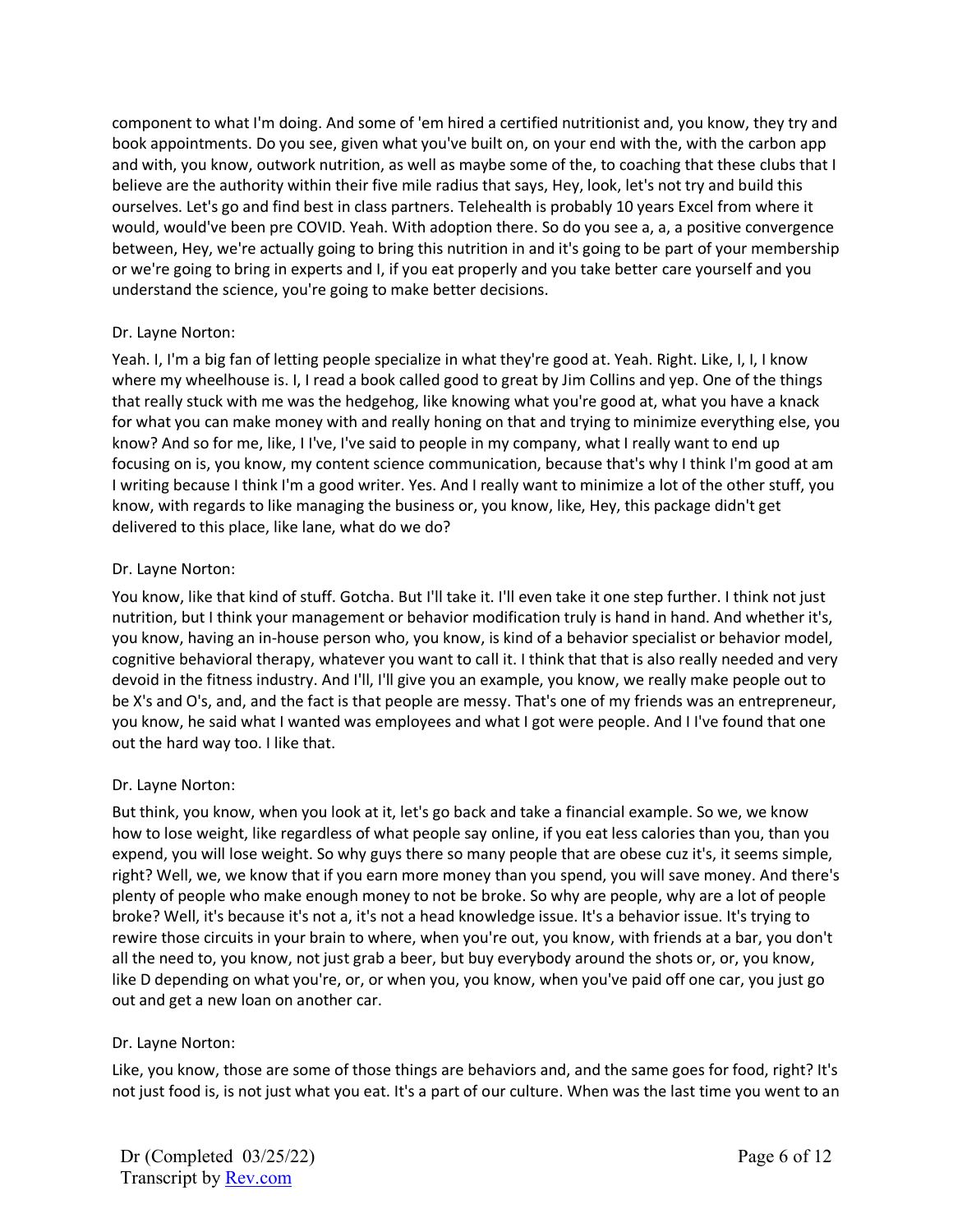event that didn't have, you know, food, it always has food. And if you look at like, for example, dinner plates from the 18 hundreds, they're like this big and now, you know, then the they're gradually expanding, right? And they've even shown that, like, for example, the contrast between the plate and the food you're eating can influence how much you eat. A lot of this stuff is subconscious. And I think, you know, one of the really big gaps we need to bridge with the obesity crisis is acknowledging that one, there is a personal responsibility component here, you know, but also there's other fact that play into this that are subconscious genetic, you know, whatever have you, we know, for example, that obese people get a much greater reward from food than somebody who's lean or not obese. Hmm. So while yes, they need to eat less than they explain. It's not as easy for them necessarily. And we also know that obese people are more likely to have for example, trauma in their past. I think there was a study on obese women. And I think it was something like 60 out of a hundred had some form of like sexual assault in their past. And, and many of them actually said that they put purposely became big because it made him feel safe.

#### Pete Moore:

Interesting.

## Dr. Layne Norton:

Wow. You know, there's, it is a calorie thing, just like, you know, finances are a saving thing, but there's a lot with the what's going on under the hood that needs to be untangled. And I really feel that's where like behavioral therapy needs to come in and, and we have structured like our writing to encompass a lot more of that over the last few

### Pete Moore:

Years. So some of the things that irritate me is when I'm in the airport, which I travel a lot and they've got like a M and M sharing pack yet I'm traveling by myself and I'm not sharing that with anybody. I just got two times the amount of sugar loaded. And then I get, like, I'm thinking I'm eating a I'm going to just get the trail mix with the you M and MSS and raisins and whatever else in there. And then you look at the back and it's like, fucking 12 surfing sizes. Yeah. And, and like, take out your multiplication map for 12 and realize like, I just down like 120 grams of sugar, which is what that's like 60 teaspoons of sugar. No, not 60, like 30 teaspoons of sugar or something crazy. Right. So, so, and I know, I know you're, you know, you're not anti-sugar, but I feel like is there a serving size issue? Like, has anyone put the pint of Ben and Jerry's back three other times you have, and it's for four people. Like, I just not sure if that's like helpful or not.

## Dr. Layne Norton:

So there is some government crackdown on that a little bit now. No. Good to hear. So when you you're, when you're getting like for example, it used to be like those 20 ounces, mountain Dews.

## Pete Moore:

Oh, I just, I just references today that there's 24 cubes of, of sugar in that, in a podcast video we were doing. Yeah. It's shocking to me.

## Dr. Layne Norton:

Right. So they used to be able to, like on the label, you could put whatever serving size you wanted. Right. So they still, while serving size is eight ounces, even though they're individual servings are 12.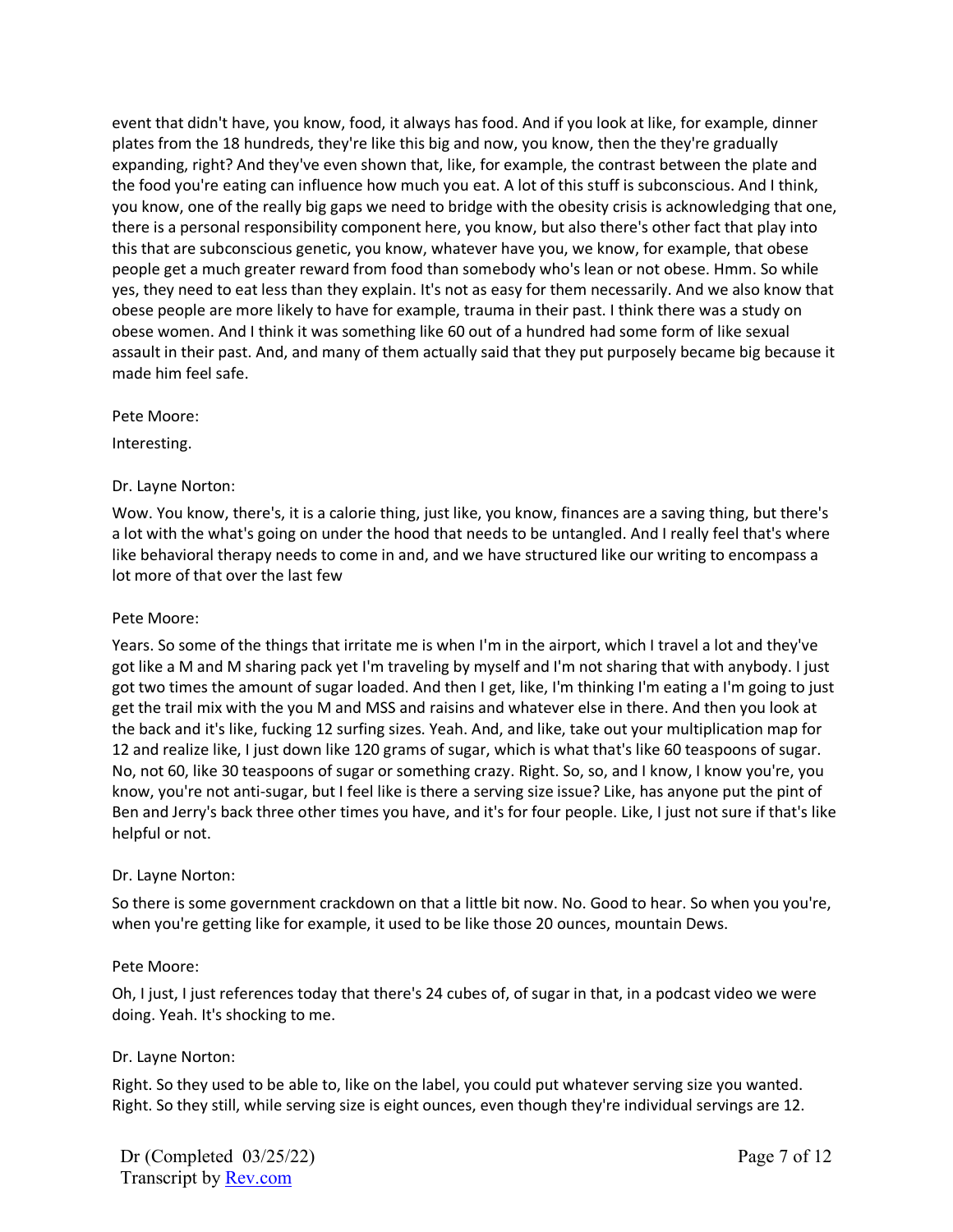Right. And so, you know, there was 2.5 servings in a container. And now the government has kind of come out and said, well, if you are going to have something that is an individual package, it needs to be one serving. Like you need to reflect what people are actually eating. And I always tell people like this is a big problem. People are horrible estimators of their, their food intake. Horrible. In fact, the majority of people underestimate by 30 to 50%. And I, I always tell people if you're, if you ever doubt me, go way out, go way out of serving of peanut butter or go way out a serving of ice cream or cereal.

## Dr. Layne Norton:

You, you want to see something depressing, you will be depressed. Trust me. And you'll realize that, Hey, when I have a serving of ice cream, it was actually more like three, or when I have a serving of cereal it was more like four, you know, like when you fill your bowl up. So there definitely is something to that, but it's, you know, it's tough because there's a few different ways to look at this. And a lot of people have kind of put the blame on the food companies. You know, you're creating these hyper palatable foods, whatnot. And the libertarian entrepreneur in me says, but they're just giving people what they want. Right. Like they're just creating a product. People want the product. So they're try. I mean, what does every business do? How can we get people to buy more of our product and more frequently, right.

#### Pete Moore:

Yeah. I think it was the out, there was like a, a, a famous Al seltzer marketing woman that said how are we going to double sales? We'll just put two, two drops of Al seltzer in there in the in the commercial. And then they doubled their sales, you know, so right. I, I hear you. Yeah. And then you go to Costco and like, everything's bulk. And you're like, oh, that's great. I got a deal on it. Well, you, you haven't got a deal. Cause you got way more calories and you you're shelving that you thought they did.

## Dr. Layne Norton:

It's funny you say that. Cuz the first time my wife went into a Sam's club, I think we got like through three aisles and I'm doing the math in my head and I'm, we're, we're already in like 500 bucks, you know what I mean? Yeah, yeah, exactly. And I'm like, I'm like, if you don't want to spend more than a thousand bucks, we got to slow our role. We don't need all this right now. You know, cuz that's how that is. How they get you. Right. but, but it's, it's difficult because, and I, I relate this to kind of like news, right? Like everybody loves to blame the media for a lot of the stuff out there. And I I'm, I'm no big fan of mainstream media. However, what I'll tell people is they're just giving you the stuff you're clicking on because right. If you would watch good news, if that be what got clicks and shares and whatnot, then they would stop because they are they are capitalists. They want to make money. So if you, if you started watching the good stuff and you've stopped watching the bad stuff, guess what they would stop doing bad stuff. Cause you vote with your dollars.

#### Pete Moore:

That could be interesting to see if like you know, for every, you know, car chase, there's like some kid getting, you know, like a scoring a goal in little league or, you know yeah. And like toggle between the two and let's mix it up here.

## Dr. Layne Norton:

I mean, I I've, I've been at this, you know, I'm 40 years old now and I've, you know, at every single age group there has been something that is going to be the apocalypse. Yeah. You know, ever since I was a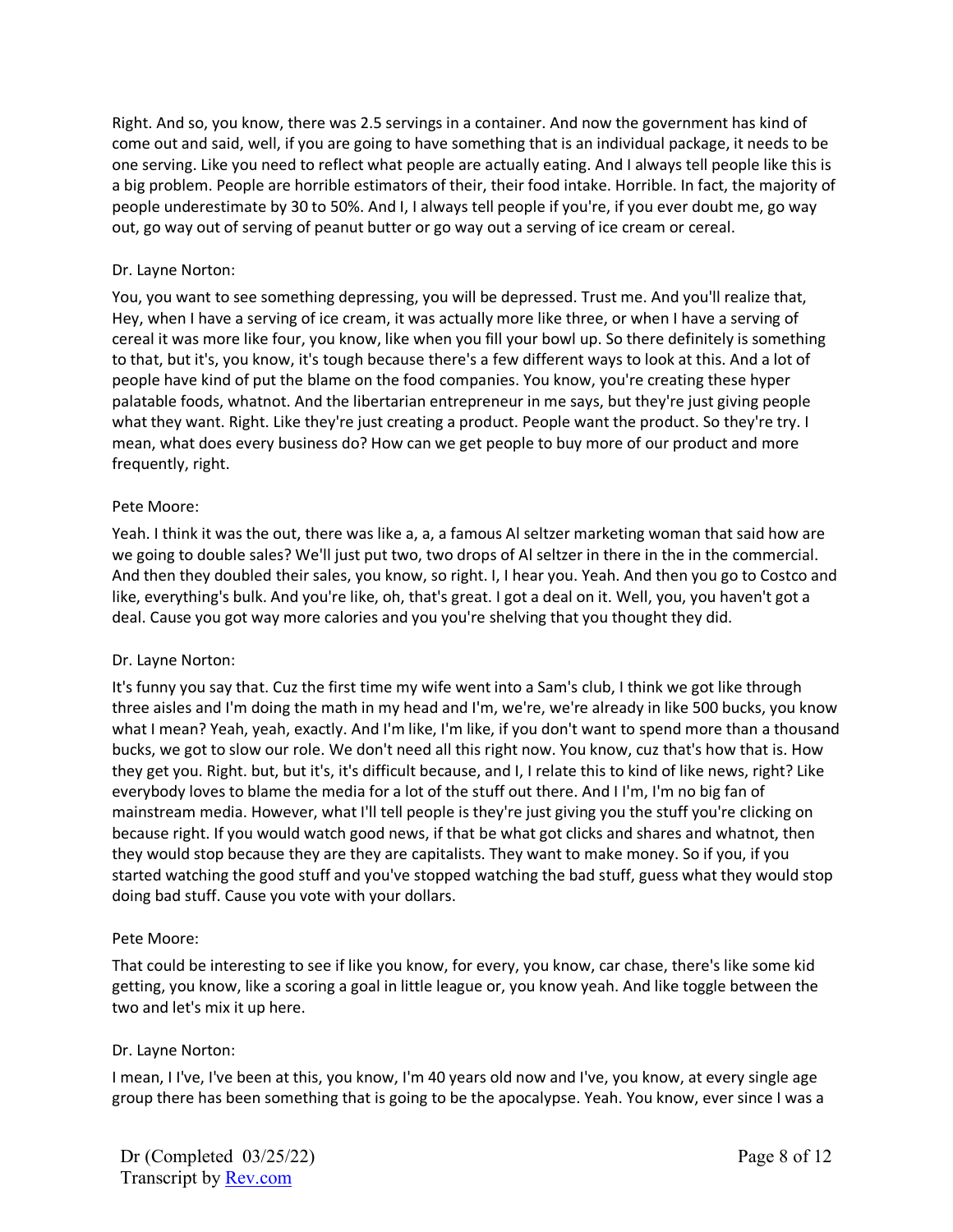kid, you know, and I, I always tell, I think that this is a people problem that our brains head towards the negative, you know? And so like I, I tell people like, listen, the great thing about social, like I don't watch the news. I don't. The great thing about social media is you can curate your feet. If you start liking and sharing a bunch of bad stuff, guess what you're going to get more of. You're going to get more bad stuff. So I, you know, follow accounts that are, I follow a couple of news accounts, I follow obviously nutrition and training stuff. And then I follow stuff that makes me feel good cuz I, I don't need to be filling my brain with negativity all day.

## Pete Moore:

Yeah. I hear you. So, so you're 40 I'm about to turn 50. When I turned 40, I said to myself, I'm not going to make any more mistakes cuz I obviously have seen every movie. Right. And I know what the Sequel's going to be subsequent to that 40, you know, I've definitely invested some companies that I shouldn't have. I took out some deals I shouldn't have, you know, and everything's a continuous improvement, you know, you've been a successful entrepreneur. It sounds like you're pretty laser focused on, Hey, here's what I'm good at. Here's maybe not what I need to be good at. Or you know, I don't need to learn that because it's better to optimize my strengths than it is to kind of, you know, I can get people to tuck in and fill in my, you know, weaknesses or areas of, of opportunity that I don't need to be the guy to do it.

# Pete Moore:

So how do you think about being an entrepreneur, obviously, whatever your feet is, you know, you see all these companies raising ridiculous amounts of VC money. No one really knows, but that VC money is above the entrepreneur's money. So they're getting their money back. The entrepreneur ever sees a dime and these valuations sound crazy except they get their money first. And you're kind of sitting there hoping that this is executed well and you take an entrepreneur and say, oh, here's a hundred million dollars. That's never done this before. You know, I'm not sure the return on investment on a hundred million is a good thing to put in there in their cough or so how do you think about, you know, you live in Tampa, you're working there with your wife, you got a thriving business, you got an authority in what you're talking about. How do you think about how do you define success?

# Dr. Layne Norton:

My, so my business advisor actually asked me this today. So I'll, I'll give you my really broad definition of success, which is I'll be working because I want to. And cuz I like it. Not because I feel like I have to. So that, that would be my definition of success. And I, I, I don't think we're actually that far off of, of where we're at now. I mean, I, to be quiet Frank, I've been, I mean I came from a lower middle class family. I got bullied growing up, told, told I'd be nothing. I've already done way more than I ever could have dreamed of as a kid. So I, for me, this is all gravy. If it, if it ever gets better than this, I mean, I'm good, you know, but I, I, I would love it to, and I'm obviously a very driven person and want it to, but you know, I look at everything right now as kind of gravy.

## Pete Moore:

Got it. That's great. Great answer. So when you think about, you know, I'm sure you, you got a hundred ideas a day like, like we do and you're like, oh, this makes a lot of sense. Let me go and hustle and, and do that. Do you do you pull the reigns back on yourself? Do you know, is this business advisor saying like, Hey, look, I'm going to listen to this guy. Like some, some politicians, you know, not having to name him because it's obvious, you know, if they just had one voice in the room that was like, they're real,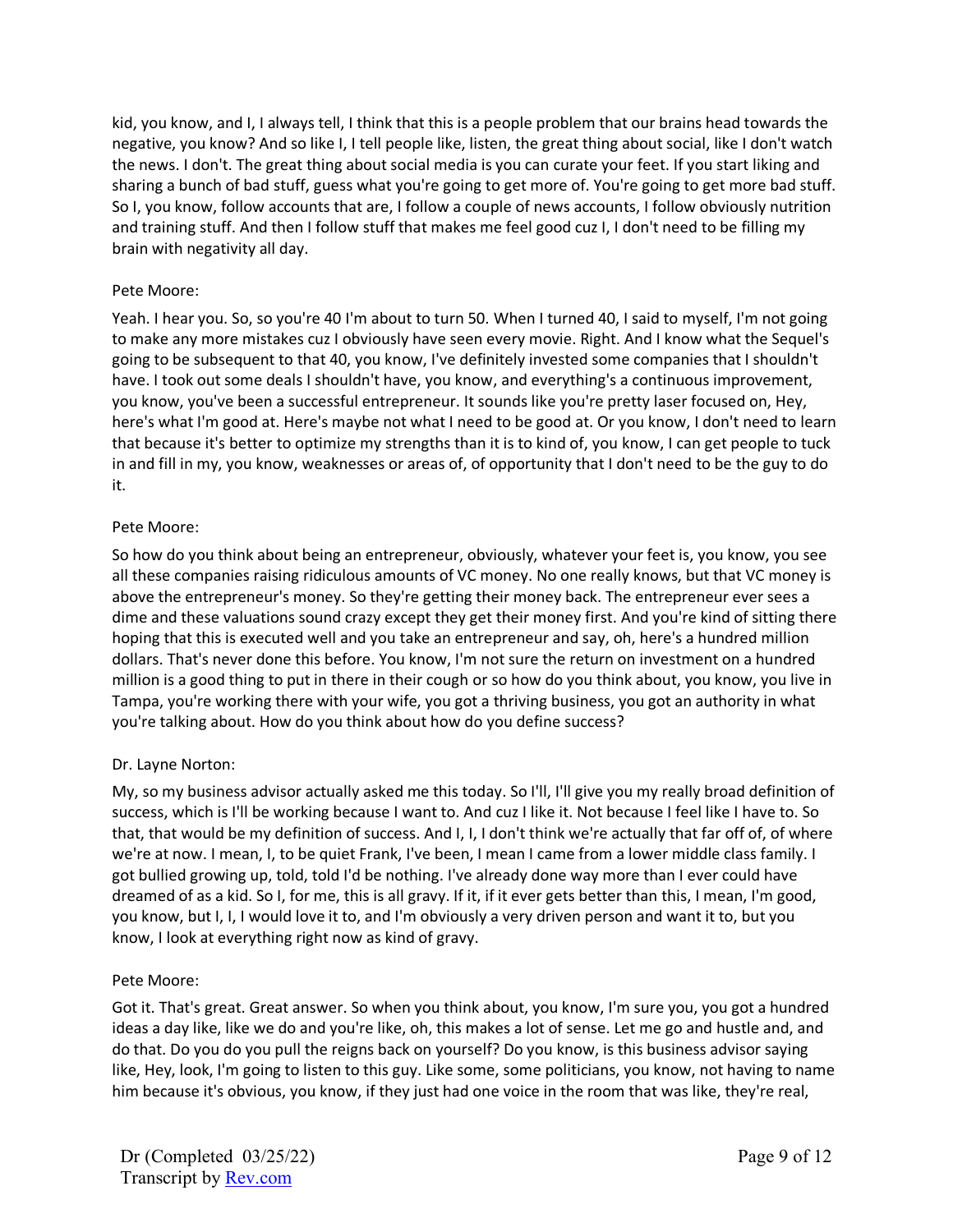conciliary, they'd probably be a lot more success asshole because there's a governor on what they do. And I think entrepreneurs are the same way. So how do you, how do you kind of think about that about, Hey, it's a great idea, but you know what I do, I need to be the guy to do that and I don't know if I need to,

## Dr. Layne Norton:

So yes. And actually I'm in my company, I'm probably the biggest skeptic. So I

## Pete Moore:

Actually that's, that's not normal usually.

# Dr. Layne Norton:

Right. So I actually need somebody to kind of push me a little bit. In fact, my wife and I are a great team. We have a lot of conflict sometimes because we're very different. She is the ideas person. Let's do this idea. Let's execute it on it now, like is a great thing. And then I'm the one like poking holes in it, like, yeah. But have you thought about this and who's going to manage that? I don't know about if we have the, we have the bandwidth for this, you know? And so it, at first it was really tough for us because it did create quite a bit of conflict. And I think like actually having a, a business, a couple of business advisors who really helped us a lot because they've helped us understand each other much better. And understand that like me being a skeptic is not me. Like, like I've said, I'm like, I'm not saying it's a bad idea. I'm just saying, it's not something we need to execute on right now. Yeah. So I think one of the things that I've gotten better at is saying no. And I think that that's a, a huge thing. Like it's the most powerful word in your vocabulary. And just, you know, just saying, nah, I'm not doing that, you know or if we're going to do it, then it's going to be outsourced to somebody else, right?

## Pete Moore:

Yeah, no, we got that. I, I got that issue where, you know, I I'm, you're in the business of helping people, right. I'm in the business of helping people. And if you want to get a deal done, you call and say, I'm trying to accomplish X, Y, Z. My, my gut says, let me figure out a way to help you. Oh yeah. Sometimes you can't help everybody, you know? And you, you, you spread yourself too thin. You know, one, one of my friends back at at business school said to me, you know, like, you're, you're the middle of the five, most imp the five people you talk to the most during any week. Like you're like in the middle, you know? So if you think about, you know, you got your business advisor, you got your wife, like where do you find, you know, either the positivity or where do you find maybe somebody who's a critic or somebody who's going to challenge you? Like, how do you think about your like top fives?

# Dr. Layne Norton:

I, I actually really think that when it comes to business, I'm probably the worst critic in the company to be, to be quite honest. In fact, we, we did a test, it was called think X, which I was actually pretty impressed with it. And some of these tests I kind of taken when I'm like, eh, but this one, I was pretty impressed with it said that I had a high degree of skepticism, which I actually think it's my scientific background that I just, yeah, sure, sure. You know, I, I, I've just seen so much stuff, not pan out that I go, eh, I'm not sure about that. I wonder if it's bullshit. So there's that, I think it's great that, you know, my wife is so involved in the company because she's the ideas person. She is the person that's always, how can we improve this?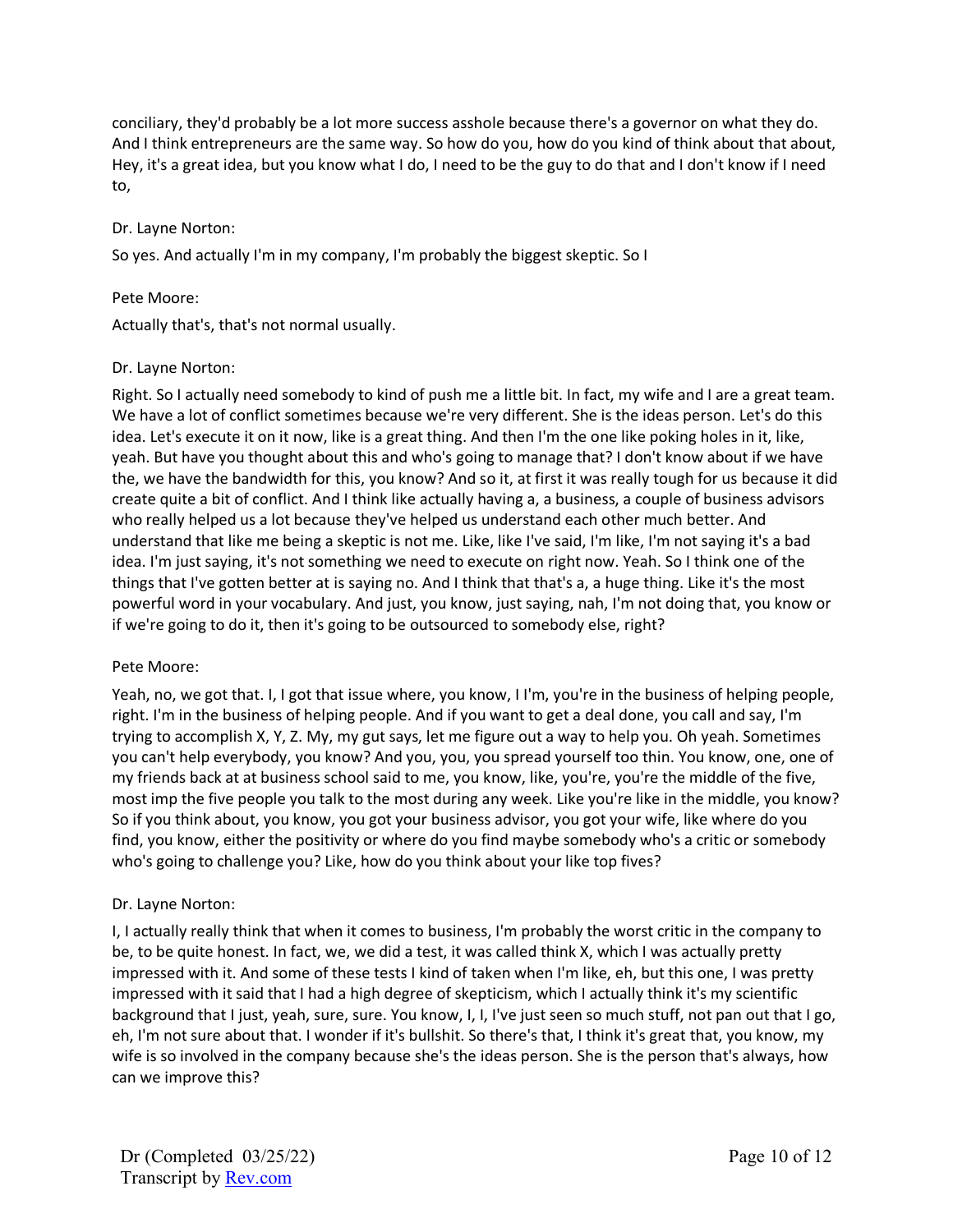## Dr. Layne Norton:

How can we make it better? How can we expand it? You know, there's that, and then our, our director of operations, Samantha, she's fantastic. Cuz she's kind of like Holly, but also with a little bit of me in there in terms of, she is kind of thinking about some of the things that, you know, okay, well, how are we going to manage this? How are we going to do this? You know, that sort of thing. So she's good go between, and then our business advisors our, our, our main business advisors named Don Russell, he was a, a really successful investment banker back in the nineties. And now he just kind of like at the he's part-time CEO of like, I don't know, half dozen different companies, he just, this is his like retirement fundies sort of thing. Yeah. And you know, so talking to him, he's just got a very, you know, he's kind of seen it all done it all.

## Dr. Layne Norton:

He's seen, you know, people get sued for hundreds of millions of dollars. He seeing the most stressful things that can happen in business. He's seen the, you know, the highest of highs, you know, in terms of, you know, billion dollar deals getting done. And so, you know, just having that kind of like steady, steady hand and, and guide to, to just, you know, especially me when I'm like kind, kind of like having some anxiety or freaking out about something that's going on and say, Hey, it's going to be okay. You know, here's why it's, it's, you know, that's really helpful for me.

#### Pete Moore:

Yeah. That's great. So one other question, just on the entrepreneur side of your thinking you can help a lot of people by continuing to scale your business. You can put it into different or languages. You could work, you know, 18 hours a day. When I started our advisory business, they're like, Hey, why don't you open up at an office in in Hong Kong and one in London? Cause I'm like, I want to sleep. And like, I don't really want to be on an airplane. Right. So I was trying to like create the life that I wanted around the business model that I wanted to pursue. You know, having, you know, I see your, your background set up there, you know, you're in Tampa, you got warm weather, you got a nice headset. You know, how do you kind of say, you know, we could do that, but like what, what extra do I get?

## Pete Moore:

And the reason why I want to get your opinion on this is because we get a lot of entrepreneurs that come in and they say, Hey, I got five spin studios. I want to open up 500. Like you, do you want to go to your kids' literal league game? Do you want to have like issues with your family? Do you want to work for private equity firm? That's going to be texting you asking, like, how come you only sold a hundred, four memberships? You know, you said you were going to sell 110, you know, how, how do you kind of think about the, the opportunity and the return, and then also kind of somebody like messing with like, Hey, this is my life and I'm going to run the way I want to, and I'm not taking in investors because I'm not seeding that to anybody.

## Dr. Layne Norton:

Yeah. I think that that's really point. We actually had a, a venture capitalist firm offer us a good amount of money for carbon. It was we just, not that we would never consider that, but it just, we didn't feel like it was the right deal for us. And we felt like we wanted to better on ourselves. And I think one of the things that I've been very adamant about is I would not feel like a success if, you know, even if I helped a ton of people and I you know, made hundreds of millions of dollars or whatever it is, if my own kids